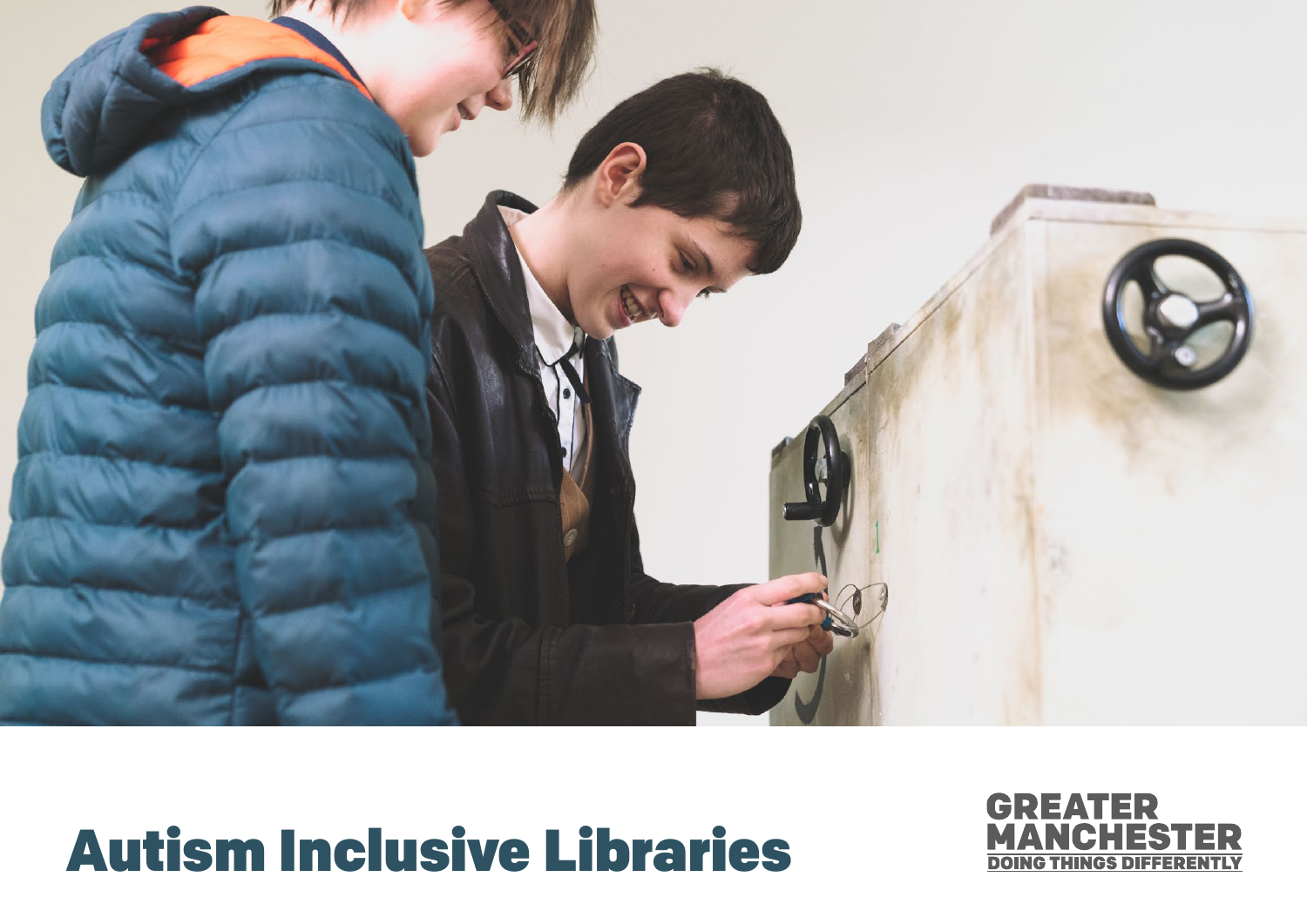### The challenge

Consultation across all 10 boroughs of Greater Manchester with autistic adults and young people, parents, families and stakeholders informed the project design.

Our main finding was that there was a perception gap acting as a barrier to autistic young people and their families visiting libraries. People talked about the worry of being in unsuitable surroundings, resulting in difficult experiences.

There was a perception of the library as a sensory challenge space because of poor lighting, lack of noise or too much noise, or being too visually busy. People also felt that activities were often at the wrong time or "not for them".

For autistic people who did access libraries, they enjoyed their experiences and these visits were often part of a weekly routine. They recognised that libraries were not just a resource for borrowing books, but a social space in their local community. Library staff were praised for their willingness to help, learn and understand the needs of autistic people.

Our research suggested that libraries needed to promote their offer more widely to encourage autistic people to be regular library users; develop relationships with local special schools and autistic user groups; connect via social media; actively articulate themselves as autism inclusive spaces and develop activities for older teens and adults, particularly in the evenings and at weekends.



Greater Manchester Libraries and KIT Theatre collaborated to make every library across the area autism inclusive and to increase the number of autistic children, young people and adults who access libraries as cultural and social spaces.

After talking to young people, support organisations and families, library staff undertook a bespoke training package. KIT Theatre were then commissioned to co-create The Puzzle Box: a touring escape room experience in collaboration with young people and an emerging, autistic theatre maker.

### Our approach

Greater Manchester Libraries worked with specialist consultants to increase the knowledge and skills of staff and to create new pathways for autistic children, young people and adults to access libraries as cultural and social spaces.

Autism Champions were recruited in every borough to work with consultants from Autism and the Arts in developing training for library staff. Their starting point was findings from an extensive consultation which revealed that many autistic people in Greater Manchester did not know what libraries had to offer.

There was a widespread fear from parents that staff would not understand their children's differences and that library settings would cause sensory overload.

The resulting training looked at how to create an autism inclusive physical environment, understanding the impact of sensory processing issues on engagement and then went on to explore what autistic young people want from libraries. Training was rolled out across all 10 districts in preparation for a new engagement programme.

Project research indicated that an escape room experience would be accessible and engaging to autistic, young people and that this would be attractive across genders and to a wide age range. We planned to tour to libraries across all 10 boroughs and train library staff as facilitators.

KIT Theatre were appointed to create the escape room experience and emerging theatre-maker and autistic activist Jessica Nolan, was appointed as a collaborator. Over 6 months the team worked with groups of young people to create The Puzzle Box, a test of problem solving skills, ingenuity, teamwork and creative thinking.

The Puzzle Box told the story of Manchester scientist, Dr. Elizabeth Platt, an employee of the Search for Extra-Terrestrial Intelligence. Having made an important discovery about other life forms, she was making an attempt to reach out for help, from her laboratory in 1960's USA. The experience started with a plea for help from Elizabeth, and as participants progressed through a series of challenges, The Puzzle Box opened to reveal an alien communication device which could be used by the group to save humanity.



Schools reached

'It's not just about not being able to cope with people and noise, it's also so much more about the sensory environment, such as lighting, designs, patterns, blue lights on computers, noise of computers, over-illumination.'

Consultation participant

'I don't usually do stuff like this, because I never thought I would enjoy it but I actually really liked it.'

School participant

7 Greater Manchester boroughs engaged

'The student's enjoyed the activity and couldn't stop talking about it.'

Teacher

271 participants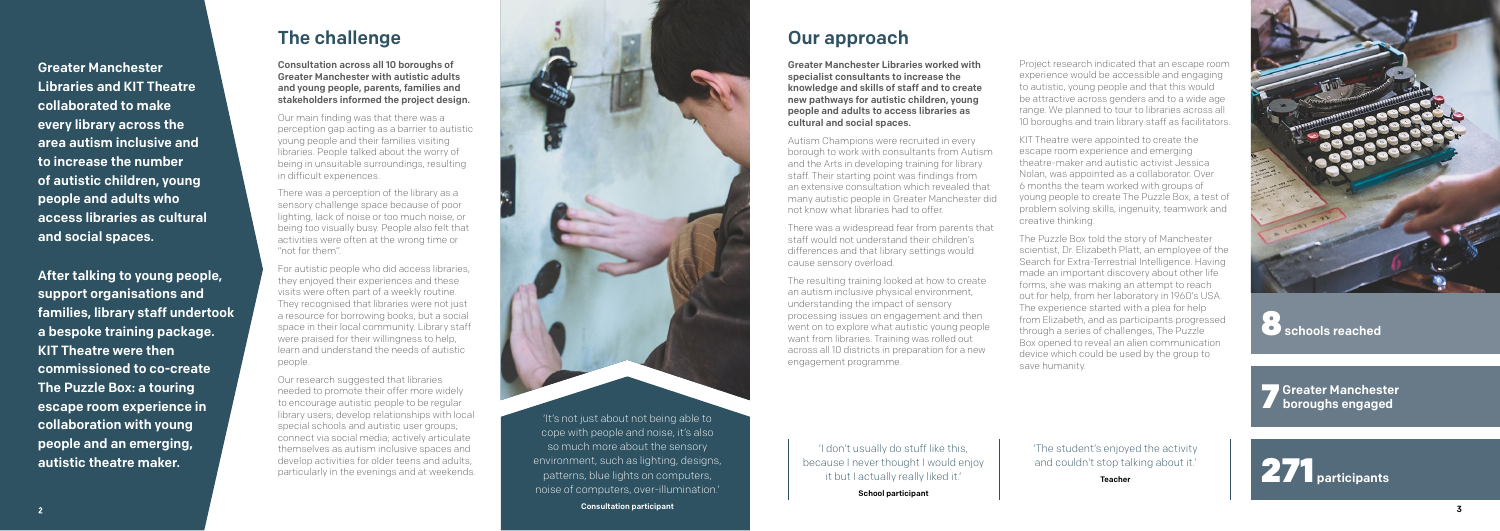'The experience was fantastic and all students really enjoyed it. They were engaged and all completed the challenge.'

**Teacher** 

### What we achieved

The original plan was to tour libraries with The Puzzle Box across all 10 GM boroughs. However, national Covid-19 restrictions saw libraries close and a tour of schools was organised in its place. The tour was accompanied by library staff where possible and this helped them to build new relationships with local schools and students and to start conversations on future library programming.

The Puzzle Box met a real need in Greater Manchester schools; and within a week of sharing the opportunity with them, the tour was fully booked. All participating schools have subsequently asked for the project to return.

The Puzzle Box was popular with students and had a positive impact on their skills in communication, teamwork, problem solving and creativity. Both students and staff identified that the experience had challenged participants whilst feeling inclusive.

When asked to describe the best part of the experience, participants said:

- 'The problem-solving and also how detailed it was. It had a full story behind it, and also was difficult but easy enough to solve in time.'
- 'Helping other people.'
- 'We could work together and have fun.'
- 'I enjoyed having to solve some puzzles with my friends to help.'
- 'The chance to pick a team name and record a message meant that it was personalised.'

The students who got the most benefit from taking part were those who were naturally shy or reserved, and just the act of being asked to read aloud as part of a task, improved students' self-confidence. Teachers reported that they observed lasting improvements beyond the day of their participation in the activity.

When school staff were asked to describe their impressions of how students reacted during sessions, they said:

'Some students are quite reserved usually but they were joining in, reading out clues, working with other students and not thinking about who they were working with.'

'Students found their own way into the group dynamic and taking part. In some cases this was a little by little approach. The level of excitement of the students both before and after the experience was great.'

'Students talked to each other when previously they didn't communicate.'

'The pupils had to work as a team and listen to each other to be successful.'

There were some initial concerns from schools that the project would impact on regular timetables and that this may be stressful for some pupils. However only two out of 281 participants found this an issue and didn't go on to complete their session.

Staff at each school described how The Puzzle Box had provided well-needed respite and a moment of escapism from the stresses of learning during the pandemic.

The impact that the project had on KIT Theatre was considerable, in fact they described the impact on them as "vast". Although KIT habitually works with children with SEND within mainstream schools, The Puzzle Box was the first project that KIT had specifically created for SEND groups. The company has subsequently decided to focus a higher percentage of annual activity on targeted work with SEND pupils.

The project has helped libraries to kick start a broader, high quality service for autistic children and young people and their families. The Puzzle Box will tour libraries across GM as soon as possible and there are plans to commission further activities to help libraries position themselves as social and cultural hubs with autistic young people.

## What we learned

One of the key lessons is the challenge inherent in making The Puzzle Box accessible for young people with a wide range of needs. Although the project was aimed at autistic teenagers with non-specific learning difficulties, many of the young people who took part had auditory processing disorders, dyslexia, dyspraxia or dyscalculia.

The vast majority of students were able to access the experience with support from the facilitator, but still encountered difficulties, particularly with written documents that were used to decipher clues and learn about the backstory of The Puzzle Box.

Organisations embarking on this kind of project should take advice from educational experts so that support for additional learning can be provided. This may take the form of clues presented in different formats, including visually.

National pandemic lockdowns and the move to online also highlighted how many barriers there are in the culture sector for neurodiverse creatives.

There are many barriers to neurodiverse creatives working in the cultural sector and the Pandemic did not always make things easier. Working online was a challenge. We learned to limit the number of people online or "in a room" at any one time. We structured our sessions and kept to plan as far as we could. We identified that phone conversations were sometimes easier and adapted some of our collaborative sessions to phone calls.

With the renewed focus on neighbourhood delivery from both health services and local government, libraries are playing an increasingly central role as a connector between services and communities. Covid-19 may have interrupted this project, but it also highlighted the essential role that libraries have as information, social and cultural hubs in our communities.

There is a real demand from autistic children, young people and their families for cultural and creative opportunities. We know there is a perception gap between what libraries offer and what many autistic people think they will experience in a library and this is a barrier to engagement; Will I be patronised? Will I just be offered coding? Communication and transparency are key to overcoming these hurdles.

There is an opportunity for the cultural sector to upskill to meet this demand and this is not necessarily a complex or costly task.

All boroughs have an Autism Partnership and these groups are natural and willing partners in the development of activities and opportunities with and for their members.

School staff rated students enjoyment of the experience an average of 4.8 out of 5.

74.6% of autistic young people said the difficulty of The Puzzle Box was 'just right'

### 81% of autistic young people said they enjoyed The Puzzle Box 'very much'

'I would usually find it difficult working in a group, however the fact that school set it up made it easier for me.'

**Participant**